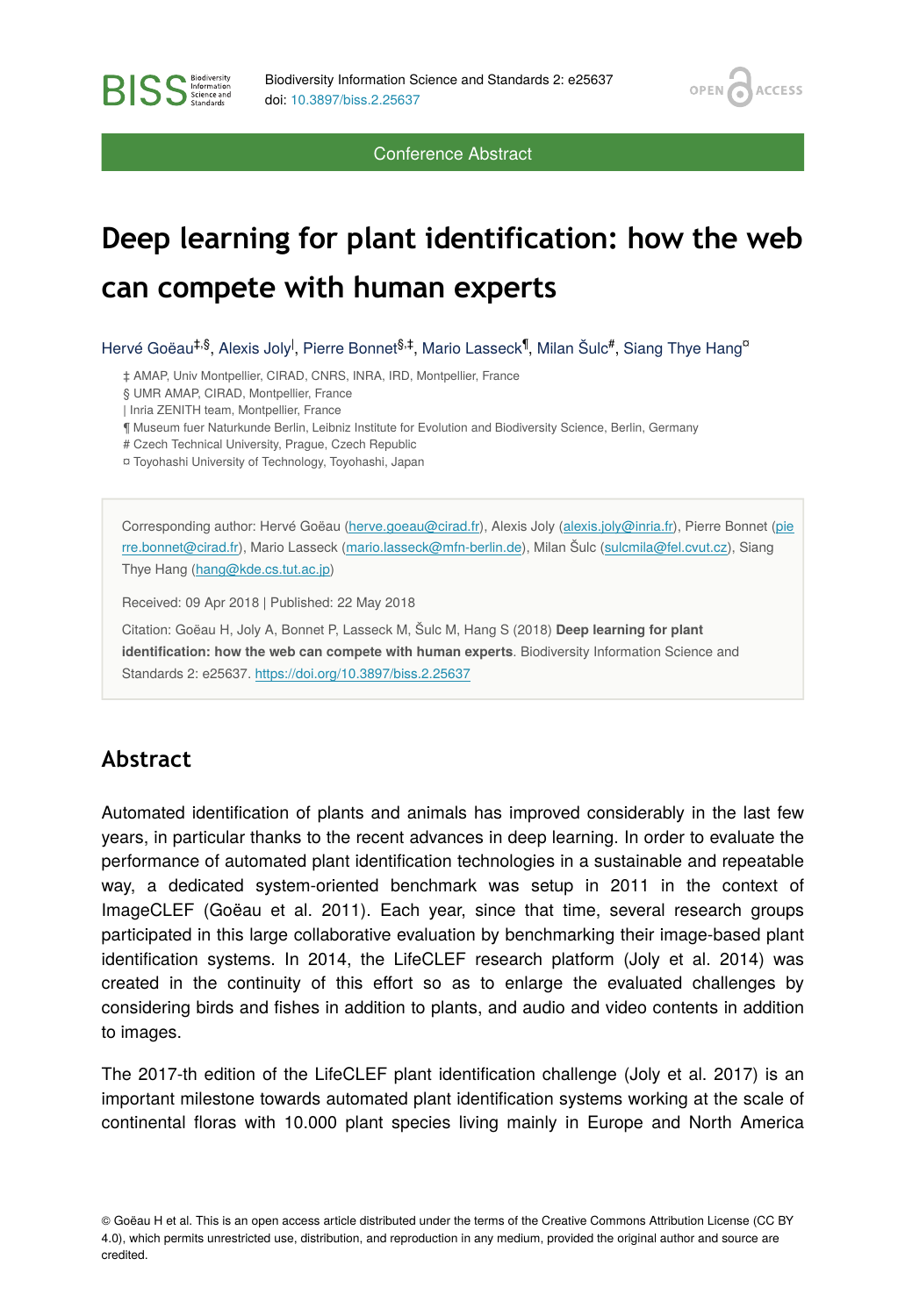illustrated by a total of 1.1M images. Nowadays, such ambitious systems are enabled thanks to the conjunction of the dazzling recent progress in image classification with deep learning and several outstanding international initiatives, aggregating the visual knowledge on plant species coming from the main national botanical institutes. The PlantCLEF plant challenge that we propose to present at this workshop aimed at evaluating to what extent a large noisy training dataset collected through the web (then containing a lot of labelling errors) can compete with a smaller but trusted training dataset checked by experts. To fairly compare both training strategies, the test dataset was created from a third data source, the Pl@ntNet (Joly et al. 2015) mobile application that collects millions of plant image queries all over the world.

Due to the good results obtained at the 2017-th edition of the LifeCLEF plant identification challenge, the next big question is how far such automated systems are from the human expertise. Indeed, even the best experts are sometimes confused and/or disagree with each other when validating images of living organism. A multimedia data actually contains only partial information that is usually not sufficient to determine the right species with certainty. Quantifying this uncertainty and comparing it to the performance of automated systems is of high interest for both computer scientists and expert naturalists. This work reports an experimental study following this idea in the plant domain. In total, 9 deeplearning systems implemented by 3 different research teams were evaluated with regard to 9 expert botanists of the French flora. The main outcome of this work is that the performance of state-of-the-art deep learning models is now close to the most advanced human expertise. This shows that automated plant identification systems are now mature enough for several routine tasks, and can offer very promising tools for autonomous ecological surveillance systems.

## **Presenting author**

Hervé Goëau

## **References**

- Goëau H, Bonnet P, Joly A, Boujemaa N, Barthélémy D, Molino J, Picard M (2011) The ImageCLEF 2011 plant images classication task. In: ImageCLEF (Ed.) Multimedia Retrieval in CLEF. CLEF, Amsterdam, 2011.
- Joly A, Goëau H, Glotin H, Spampinato C, Bonnet P, Vellinga W, Planque R, Rauber A, Fisher R, Müller H (2014) LifeCLEF 2014: Multimedia Life Species Identification Challenges. Lecture Notes in Computer Science. [https://](https://doi.org/10.1007/978-3-319-11382-1_20) [doi.org/10.1007/978-3-319-11382-1\\_20](https://doi.org/10.1007/978-3-319-11382-1_20)
- Joly A, Bonnet P, Goëau H, Barbe J, Selmi S, Champ J, Dufour-Kowalski S, Affouard A, Carré J, Molino J, Boujemaa N, Barthélémy D (2015) A look inside the Pl@ntNet experience. Multimedia Systems 22 (6): 751-766. [https://doi.org/10.1007/](https://doi.org/10.1007/s00530-015-0462-9) [s00530-015-0462-9](https://doi.org/10.1007/s00530-015-0462-9)